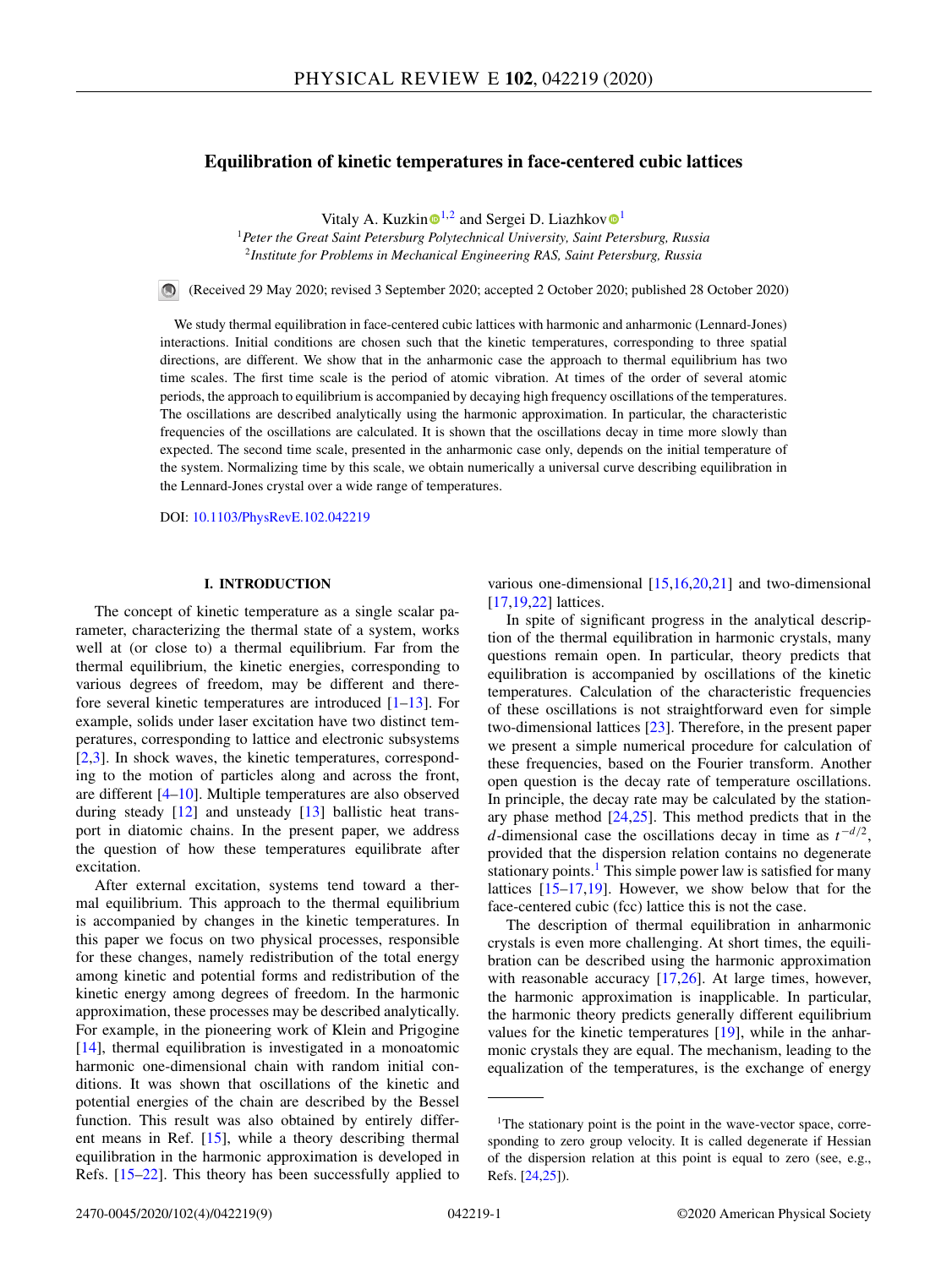<span id="page-1-0"></span>among normal modes of the system [\[27\]](#page-8-0). In the literature, this mechanism is intensively studied in the context of the Fermi-Pasta-Ulam-Tsingou (FPUT) problem [\[28\]](#page-8-0). The current status of solution of the FPUT problem is summarized in Refs. [\[26,29–34\]](#page-8-0). In particular, in Ref. [\[26\]](#page-8-0) it has been shown that the FPUT recurrence paradox is eliminated at finite temperatures. However, in spite of significant progress in the solution of the FPUT problem, a comprehensive theory, describing the exchange of energy among the normal modes and therefore equalization of the temperatures in the anharmonic crystals, has yet to be developed.

We also mention Ref. [\[17\]](#page-7-0), where the equilibration of temperatures in the two-dimensional Lennard-Jones crystal was studied numerically. It was shown that in the anharmonic case equilibration is faster at higher temperatures. The existence of an additional time scale, determined by anharmonic effects, was also demonstrated. However, the temperature dependence of this time scale was not studied. Therefore, we address this important issue below.

In this paper, we report results on the equilibration of kinetic temperatures, corresponding to three spatial directions in fcc lattices with harmonic and anharmonic interactions. We show that in the anharmonic case the approach to thermal equilibrium has two time scales. At the first (small) time scale, the equilibration is accompanied by decaying high frequency oscillations of the kinetic temperatures. Frequencies and decay rates of these oscillations are calculated using the harmonic approximation. At the second (large) time scale, the temperatures tend to equilibrium values. The temperature dependence of this time scale is calculated using molecular dynamics simulations. A universal curve describing the equilibration at different initial temperatures is then obtained.

### **II. EQUATIONS OF MOTION AND INITIAL CONDITIONS**

In this section, we formulate equations of motion and initial conditions for the harmonic fcc lattice. The initial conditions are chosen such that the kinetic temperatures, corresponding to three spatial directions, are different.

We consider an infinite harmonic crystal possessing an fcc lattice, consisting of identical particles. Each particle interacts with its 12 nearest neighbors, numbered by index  $\alpha$ . Vectors, connecting a particle with its neighbors, are denoted by  $\mathbf{a}_{\alpha}$ <sup>2</sup>,  $\alpha = 0, \pm 1, \ldots, \pm 6$ . Obviously  $\mathbf{a}_0 = 0$ . Corresponding unit vectors  $\mathbf{n}_{\alpha} = \mathbf{a}_{\alpha}/|\mathbf{a}_{\alpha}|$  are given by

$$
\begin{array}{ll}\n\mathbf{n}_1 = (\mathbf{e}_x + \mathbf{e}_y)/\sqrt{2}, & \mathbf{n}_4 = \mathbf{n}_3 - \mathbf{n}_2, \\
\mathbf{n}_2 = (\mathbf{e}_y + \mathbf{e}_z)/\sqrt{2}, & \mathbf{n}_5 = \mathbf{n}_1 - \mathbf{n}_3, \\
\mathbf{n}_3 = (\mathbf{e}_x + \mathbf{e}_z)/\sqrt{2}, & \mathbf{n}_6 = \mathbf{n}_1 - \mathbf{n}_2, \\
\mathbf{n}_\alpha = -\mathbf{n}_{-\alpha}, & \n\end{array} \tag{1}
$$

where  $\mathbf{e}_x$ ,  $\mathbf{e}_y$ ,  $\mathbf{e}_z$  are Cartesian unit vectors, directed along the axes of cubic symmetry [\[35\]](#page-8-0). The position vector, **x**, of a particle is represented by

$$
\mathbf{x} = a(A_1 \mathbf{n}_1 + A_2 \mathbf{n}_2 + A_3 \mathbf{n}_3),\tag{2}
$$

where *a* is the lattice constant;  $A_1$ ,  $A_2$ ,  $A_3$  are integers.

The neighboring particles are connected by linear springs. The equation of motion for the particle, **x**, is written as

$$
m\ddot{u}(\mathbf{x}) = \sum_{\alpha} C_{\alpha} u(\mathbf{x} + \mathbf{a}_{\alpha}), \tag{3}
$$

where  $u(\mathbf{x}) = (u_x, u_y, u_z)^\top$  is a column vector, consisting of the components of displacements;  $\top$  stands for the transpose sign. The matrices  $C_\alpha$  for the fcc lattice are given by

$$
C_1 = C_{-1} = \frac{c}{2} \begin{pmatrix} 1 & 1 & 0 \\ 1 & 1 & 0 \\ 0 & 0 & 0 \end{pmatrix},
$$
  
\n
$$
C_2 = C_{-2} = \frac{c}{2} \begin{pmatrix} 0 & 0 & 0 \\ 0 & 1 & 1 \\ 0 & 1 & 1 \end{pmatrix},
$$
  
\n
$$
C_3 = C_{-3} = \frac{c}{2} \begin{pmatrix} 1 & 0 & 1 \\ 0 & 0 & 0 \\ 1 & 0 & 1 \end{pmatrix},
$$
  
\n
$$
C_4 = C_{-4} = \frac{c}{2} \begin{pmatrix} 1 & -1 & 0 \\ -1 & 1 & 0 \\ 0 & 0 & 0 \end{pmatrix},
$$
  
\n
$$
C_5 = C_{-5} = \frac{c}{2} \begin{pmatrix} 0 & 0 & 0 \\ 0 & 1 & -1 \\ 0 & -1 & 1 \end{pmatrix},
$$
  
\n
$$
C_6 = C_{-6} = \frac{c}{2} \begin{pmatrix} 1 & 0 & -1 \\ 0 & 0 & 0 \\ -1 & 0 & 1 \end{pmatrix},
$$
  
\n
$$
C_0 = -4cI,
$$
  
\n(4)

where *c* is the bond stiffness; *I* is the  $3 \times 3$  identity matrix. Note that matrices  $C_{\alpha}$  are symmetric.

We consider the following initial conditions for particles, corresponding to a uniform spatial distribution of kinetic temperatures in the crystal:

$$
u_x = u_y = u_z = 0, \quad \dot{u}_x = \beta_x(\mathbf{x}) \sqrt{k_B T_{xx}^0 / m}, \n\dot{u}_y = \beta_y(\mathbf{x}) \sqrt{k_B T_{yy}^0 / m}, \quad \dot{u}_z = \beta_z(\mathbf{x}) \sqrt{k_B T_{zz}^0 / m},
$$
\n(5)

where  $k_B$  is the Boltzmann constant;  $T_{xx}^0$ ,  $T_{yy}^0$ ,  $T_{zz}^0$  are initial kinetic temperatures, corresponding to spatial directions *x*, *y*,*z* [see definition [\(11\)](#page-2-0)];  $\beta_x(\mathbf{x})$ ,  $\beta_y(\mathbf{x})$ ,  $\beta_z(\mathbf{x})$  are uncorrelated random values with zero mathematical expectation and unit variance,<sup>3</sup> i.e.,  $\langle \beta_x(\mathbf{x}) \rangle = \langle \beta_y(\mathbf{x}) \rangle = \langle \beta_z(\mathbf{x}) \rangle = 0$ ,  $\langle \beta_x(\mathbf{x})^2 \rangle =$  $\langle \beta_y(\mathbf{x})^2 \rangle = \langle \beta_z(\mathbf{x})^2 \rangle = 1$ , and  $\langle \beta_x(\mathbf{x}) \beta_y(\mathbf{y}) \rangle = \langle \beta_x(\mathbf{x}) \beta_z(\mathbf{y}) \rangle =$  $\langle \beta_v(\mathbf{x}) \beta_z(\mathbf{y}) \rangle = 0$ . The case of a spatially nonuniform distribution of initial temperatures is discussed in Sec. [VI.](#page-6-0)

In the next section, the dispersion relation, corresponding to (3), is derived for further analysis of thermal equilibration.

### **III. DISPERSION RELATION**

In Refs. [\[18,19\]](#page-7-0), it has been shown that the dispersion relation is required to describe thermal equilibration in the

<sup>2</sup>Here and below, invariant vectors (e.g., position vector) are denoted by bold symbols. Matrices are denoted by bold italic symbols.

<sup>3</sup>In numerical simulations, uniform distribution of the random values  $\beta_x$ ,  $\beta_y$ ,  $\beta_z$  in formula (5) is used.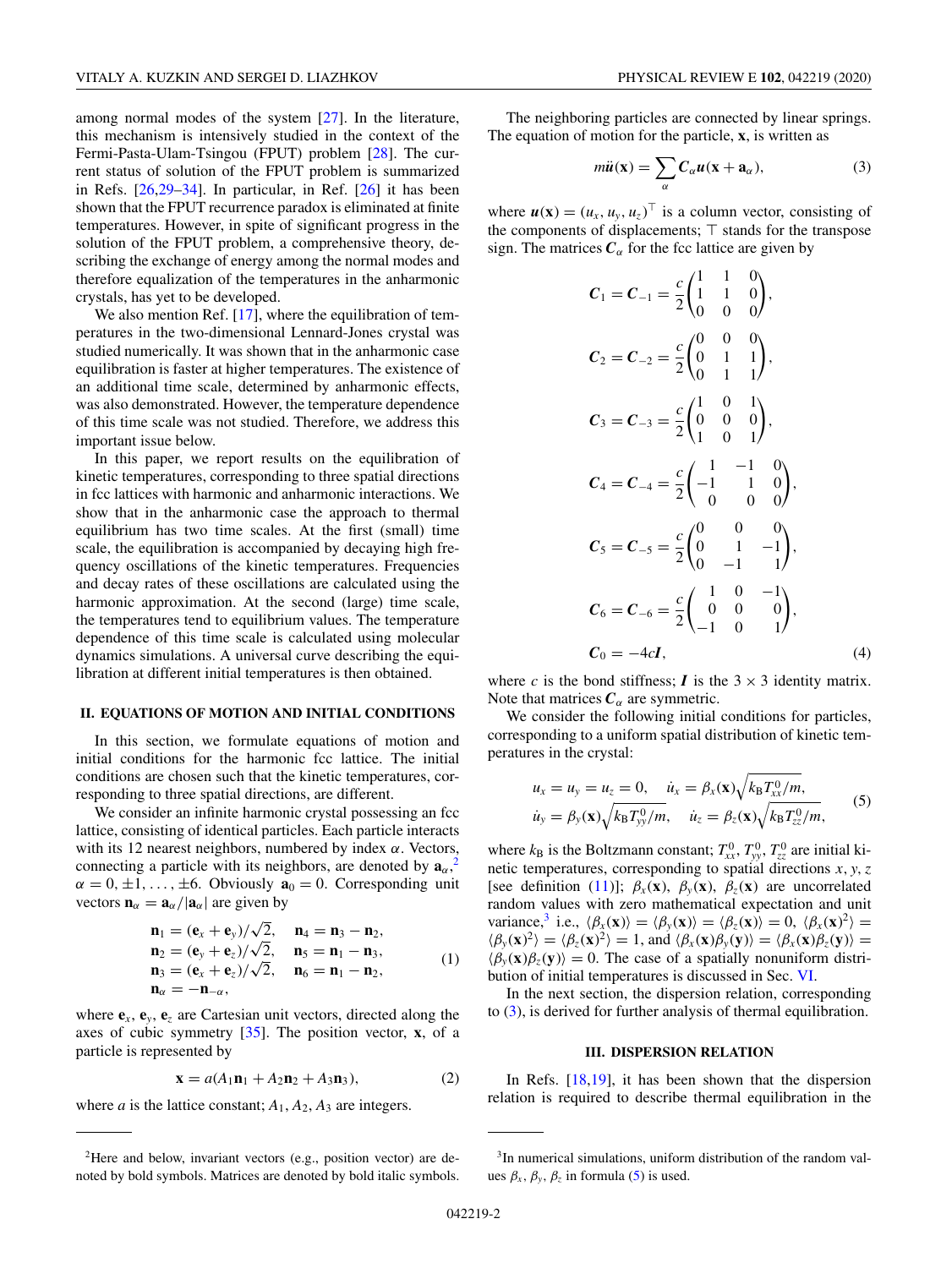<span id="page-2-0"></span>harmonic approximation. To obtain the dispersion relation  $\omega(\mathbf{k})$ , we seek a solution of [\(3\)](#page-1-0) in the form

$$
\mathbf{u}(\mathbf{x}) = A e^{i(\omega t + \mathbf{k} \cdot \mathbf{x})}, \quad i^2 = -1,
$$
  
\n
$$
\mathbf{k} = (\theta_1 \hat{\mathbf{n}}_1 + \theta_2 \hat{\mathbf{n}}_2 + \theta_3 \hat{\mathbf{n}}_3)/a,
$$
 (6)

where *A* is a constant column vector; **k** is the wave vector;  $\theta_1$ ,  $\theta_2$ ,  $\theta_3 \in [0; 2\pi]$ ;  $\hat{\mathbf{n}}_1$ ,  $\hat{\mathbf{n}}_2$ ,  $\hat{\mathbf{n}}_3$  are vectors of a reciprocal basis such that  $\mathbf{n}_i \cdot \hat{\mathbf{n}}_j = \delta_{ij}$ , where  $\delta_{ij}$  is the Kronecker delta.

Substituting  $(6)$  into  $(3)$ , we obtain a homogeneous system of linear equations

$$
(\mathbf{\Omega} - \omega^2 \mathbf{I})A = 0, \quad \mathbf{\Omega} = -\frac{1}{m} \sum_{\alpha} C_{\alpha} e^{i\mathbf{k} \cdot \mathbf{a}_{\alpha}}, \quad (7)
$$

where *Ω* is the dynamical matrix of the lattice. Substitution of expressions [\(4\)](#page-1-0) for matrices  $C_\alpha$  into (7) yields

$$
\Omega_{11} = f(\theta_1, \theta_3, \theta_2), \quad \Omega_{12} = \Omega_{21} = g(\theta_1, \theta_3, \theta_2), \n\Omega_{13} = \Omega_{31} = g(\theta_3, \theta_2, \theta_1), \quad \Omega_{22} = f(\theta_2, \theta_1, \theta_3), \n\Omega_{23} = \Omega_{32} = g(\theta_2, \theta_1, \theta_3), \quad \Omega_{33} = f(\theta_3, \theta_2, \theta_1), \nf(\theta_1, \theta_2, \theta_3) = 2\omega_e^2 \left( \sin^2 \frac{\theta_1}{2} + \sin^2 \frac{\theta_1 - \theta_3}{2} + \sin^2 \frac{\theta_2}{2} + \sin^2 \frac{\theta_2 - \theta_3}{2} \right), \ng(\theta_1, \theta_2, \theta_3) = 2\omega_e^2 \left( \sin^2 \frac{\theta_1}{2} - \sin^2 \frac{\theta_2 - \theta_3}{2} \right), \quad \omega_e^2 = \frac{c}{m}.
$$
\n(8)

These formulas show that the matrix *Ω* is real and symmetric. It can be therefore represented as

$$
\mathbf{\Omega} = \mathbf{P} \Lambda \mathbf{P}^{\top}, \quad \Lambda_{ij} = \omega_j^2 \delta_{ij}, \tag{9}
$$

where  $\omega_j^2$  are eigenvalues of  $\Omega$ ;  $\omega_j$ ,  $j = 1, 2, 3$ , are branches of the dispersion relation for the lattice; *P* is an orthogonal matrix, composed of the unit eigenvectors of the dynamical matrix *Ω*. Note that all branches of the dispersion relation are symmetric with respect to a permutation of any two components of the wave vector, i.e.,  $\omega_i(\theta_1, \theta_2, \theta_3) = \omega_i(\theta_3, \theta_2, \theta_1)$  $\omega_i(\theta_2, \theta_1, \theta_3)$ , etc.

Thus the dispersion relation is represented via eigenvalues of the dynamical matrix. In the next section, the dispersion relation is employed in the description of transient thermal processes.

## **IV. THERMAL EQUILIBRATION (HARMONIC APPROXIMATION)**

Initial conditions [\(5\)](#page-1-0) specify finite kinetic energy and zero excess potential energy. The motion of particles leads to equilibration of kinetic and potential energies and partial redistribution of the energy among the degrees of freedom. These transient processes cause high frequency oscillations of the kinetic temperatures, corresponding to the spatial directions *x*, *y*,*z*. In this section, we present an analytical solution describing these oscillations in the harmonic approximation, and calculate decay rates and characteristic frequencies of these oscillations.

#### **A. Analytical solution**

To define the kinetic temperatures, we consider an infinite number of realizations of the same crystal, which differ

only by random initial conditions  $(5)$ . According to  $(5)$ , the initial kinetic temperatures, corresponding to different spatial directions, are generally not equal. Therefore, to describe the thermal state of a crystal, the temperature matrix, *T*, is introduced [\[19\]](#page-7-0):

$$
k_{\rm B}T = m \begin{pmatrix} \langle \dot{u}_x^2 \rangle & \langle \dot{u}_x \dot{u}_y \rangle & \langle \dot{u}_x \dot{u}_z \rangle \\ \langle \dot{u}_x \dot{u}_y \rangle & \langle \dot{u}_y^2 \rangle & \langle \dot{u}_y \dot{u}_z \rangle \\ \langle \dot{u}_x \dot{u}_z \rangle & \langle \dot{u}_y \dot{u}_z \rangle & \langle \dot{u}_z^2 \rangle \end{pmatrix} . \tag{10}
$$

In numerical simulations, the mathematical expectation indicated by  $\langle \ldots \rangle$  in (10) may be replaced either by one or both of averaging over realizations or particles. The corresponding results coincide when the numbers of particles and realizations tend to infinity.

The diagonal elements of the temperature matrix are proportional to the kinetic temperatures, corresponding to the three spatial directions

$$
k_{\rm B}T_{xx} = m\langle \dot{u}_x^2 \rangle, \quad k_{\rm B}T_{yy} = m\langle \dot{u}_y^2 \rangle, \quad k_{\rm B}T_{zz} = m\langle \dot{u}_z^2 \rangle.
$$
 (11)

The off-diagonal elements are proportional to correlations between components of the velocity.

We use the following exact formula, describing the evolution over time of the temperature matrix [\[19\]](#page-7-0):

$$
T = \frac{1}{2} \int_{\mathbf{k}} P \tilde{T} P^{\top} d\mathbf{k},
$$
  
\n
$$
\tilde{T}_{ij} = \{ P^{\top} T_0 P \}_{ij} [\cos ((\omega_i - \omega_j)t) + \cos ((\omega_i + \omega_j)t)],
$$
  
\n
$$
\int_{\mathbf{k}} \dots d\mathbf{k} = \frac{1}{8\pi^3} \int_0^{2\pi} \int_0^{2\pi} \int_0^{2\pi} \dots d\theta_1 d\theta_2 d\theta_3, \quad (12)
$$

where  $T_0$  is the initial value of the temperature matrix; { $\ldots$ }*i j* is the element  $i, j$  of the matrix;  $P$  is defined by (9). We also consider the average kinetic temperature

$$
T = \text{tr} T/3 = (T_{xx} + T_{yy} + T_{zz})/3,
$$

which is proportional to the total kinetic energy of the system. Calculation of the trace in  $(12)$  yields the following expres-

sion for the average kinetic temperature:

$$
T = \frac{T_0}{2} + \frac{T_0}{6} \sum_{j=1}^{3} \int_{\mathbf{k}} \cos(2\omega_j(\mathbf{k})t) d\mathbf{k}
$$

$$
+ \frac{1}{6} \int_{\mathbf{k}} \sum_{j=1}^{3} \{ \boldsymbol{P}^\top \mathrm{dev} \boldsymbol{T}_0 \boldsymbol{P} \}_{jj} \cos(2\omega_j(\mathbf{k})t) d\mathbf{k}, \quad (13)
$$

where  $T_0 = \text{tr } T_0/3$  is the average kinetic temperature; dev  $T_0$ is the deviator of the initial temperature matrix. Analysis of (13) shows that the third term is equal to zero. Therefore, the initial distribution of temperature among the spatial directions has no influence on oscillations of the average kinetic temperature

$$
T = \frac{T_0}{2} + T_1 + T_2 + T_3, \quad T_j = \frac{T_0}{6} \int_{\mathbf{k}} \cos(2\omega_j(\mathbf{k})t) d\mathbf{k}.
$$
 (14)

Here,  $T_i$  are the contributions of branches of the dispersion relation to the oscillations of the average kinetic temperature (see Fig. [3\)](#page-4-0). The characteristic frequencies and decay rates of these oscillations are calculated below.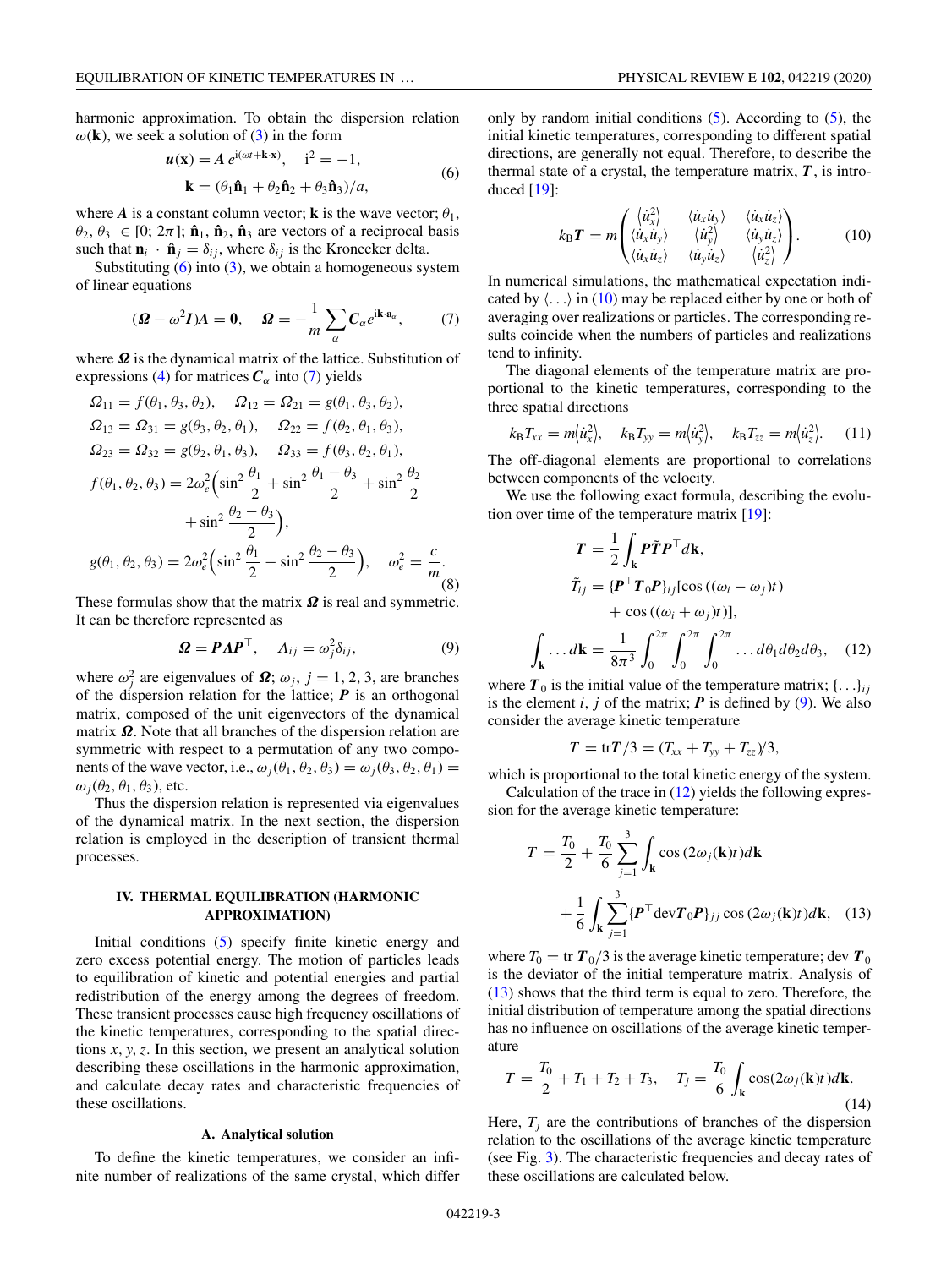<span id="page-3-0"></span>Eventually, the system tends to a state wherein the temperatures are constant in time. This state is henceforth referred to as the thermal equilibrium. Since in harmonic crystals there is no energy exchange among the normal modes, the classical equipartition theorem, predicting equal equilibrium temperatures, is inapplicable. In the harmonic case, these equilibrium values are different and dependent on the initial conditions (see Fig. 2). Therefore, we use the following formula, referred to as the nonequipartition theorem [\[19\]](#page-7-0):

$$
T_{eq} = \frac{1}{6} \text{tr}(T_0) I + \frac{1}{2} \int_{\mathbf{k}} P \text{diag}(P^\top \text{dev } T_0 P) P^\top d\mathbf{k}, \quad (15)
$$

where  $diag(\ldots)$  yields the diagonal part of the matrix. The theorem relates the equilibrium values of temperatures  $T_{xx}$ ,  $T_{yy}$ ,  $T_{zz}$  to the initial conditions (matrix  $T_0$ ).

The approach to the thermal equilibrium in the harmonic fcc lattice is thus described analytically by  $(12)$ ,  $(14)$ , and  $(15)$ . The formulas describe oscillations of the kinetic temperatures caused by equilibration of kinetic and potential energies and redistribution of the energy among spatial directions. The characteristic time scale of these oscillations is determined by  $\alpha$  the atomic period  $\tau_e = 2\pi \sqrt{m/c}$ .

#### **B. Comparison with a numerical solution**

In this subsection, we compare the predictions of formulas  $(12)$ ,  $(14)$ , and  $(15)$ , describing the behaviors of the temperatures, with a numerical solution of the initial value problem [\(3\)](#page-1-0) and [\(5\)](#page-1-0), where  $T_{xx}^0 \neq 0$  and  $T_{yy}^0 = T_{zz}^0 = 0$ .

The numerical integration is carried out using the symplectic leap-frog scheme with a time step equal to  $10^{-2}\tau_e$ . In simulations, the lattice consists of  $72<sup>3</sup>$  particles under periodic boundary conditions. Numerical results are averaged over 60 realizations with random initial conditions [\(5\)](#page-1-0). The integrals in  $(12)$ ,  $(14)$ , and  $(15)$  are calculated numerically using the Riemann sum approximation, where the integration domain is divided into  $10<sup>8</sup>$  equal cubes.

Oscillations of the average kinetic temperature *T* , caused by equilibration of kinetic and potential energies in the harmonic fcc lattice, are presented in Fig. 1. It can be seen that analytical and numerical solutions practically coincide.

An analysis of [\(12\)](#page-2-0) shows that  $T_{zz} = T_{yy}$ . Therefore, we consider below only  $T_{xx}$  and  $T_{yy}$ . Time evolution of the difference of the kinetic temperatures  $T_{xx} - T_{yy}$  is shown in Fig. 2. The difference tends to the equilibrium value  $0.21T_0$ , as predicted by the nonequipartition theorem (15).

Thus formulas  $(12)$ ,  $(14)$ , and  $(15)$  accurately describe thermal equilibration in the harmonic fcc lattice. The formulas have a single characteristic time scale, which is equal to the atomic period  $\tau_e$ . In Sec. [V,](#page-4-0) we show numerically that the presented harmonic theory is also valid in anharmonic lattices at short times (low temperatures).

### **C. Characteristic frequencies and decay rates of temperature oscillations**

In this subsection, we calculate the characteristic frequencies and decay rates of the temperature oscillations. To simplify the analysis of temperature oscillations, we consider the individual contributions  $T_1, T_2, T_3$  of branches of the dispersion relation separately. The contributions, calcu-



FIG. 1. Oscillations of the average kinetic temperature, *T* , in the harmonic fcc lattice with random initial velocities. The analytical solution [solid line, Eq.  $(14)$ ] and numerical solution of the lattice dynamics equations in the harmonic approximation (circles) are shown.

lated by [\(14\)](#page-2-0), are presented in Fig. [3.](#page-4-0) In principle, the decay rates and frequencies of temperature oscillations may be obtained by the asymptotic analysis of the integrals [\(14\)](#page-2-0) by the stationary phase method [\[24,](#page-7-0)[25\]](#page-8-0). However, this analysis is rather cumbersome even in the two-dimensional case (see, e.g., Ref. [\[23\]](#page-7-0)). Therefore, we will use a simple numerical approach.

We estimate the decay rates of the oscillations, given by  $T_1$ ,  $T_2$ , and  $T_3$ , as follows. Multiplication of  $T_2$  and  $T_3$  by  $t^{\frac{3}{2}}$ yields nondecaying oscillations. Then  $T_2$  and  $T_3$  indeed decay as  $1/t^{\frac{3}{2}}$ . In contrast, amplitude of oscillations described by the function  $t^{\frac{3}{2}}T_1$  grows in time. Therefore,  $T_1$  decays more slowly than  $t^{\frac{3}{2}}$ . Using a trial and error approach, we have shown numerically that  $T_1$  decays approximately like  $1/t$ . A possible explanation for this slow decay is presented below.

The frequencies of the temperature oscillations are calculated using formula [\(14\)](#page-2-0) and the discrete Fourier transform. We introduce dimensionless complex-valued functions  $\mathcal{F}_i$ 



FIG. 2. Redistribution of kinetic energy (temperature) among *x* and *y* directions in the harmonic fcc lattice. The analytical solution [\(12\)](#page-2-0) (solid line), numerical solution of the lattice dynamics equations [\(3\)](#page-1-0) (circles), and the equilibrium value (15) (dashed line) are shown.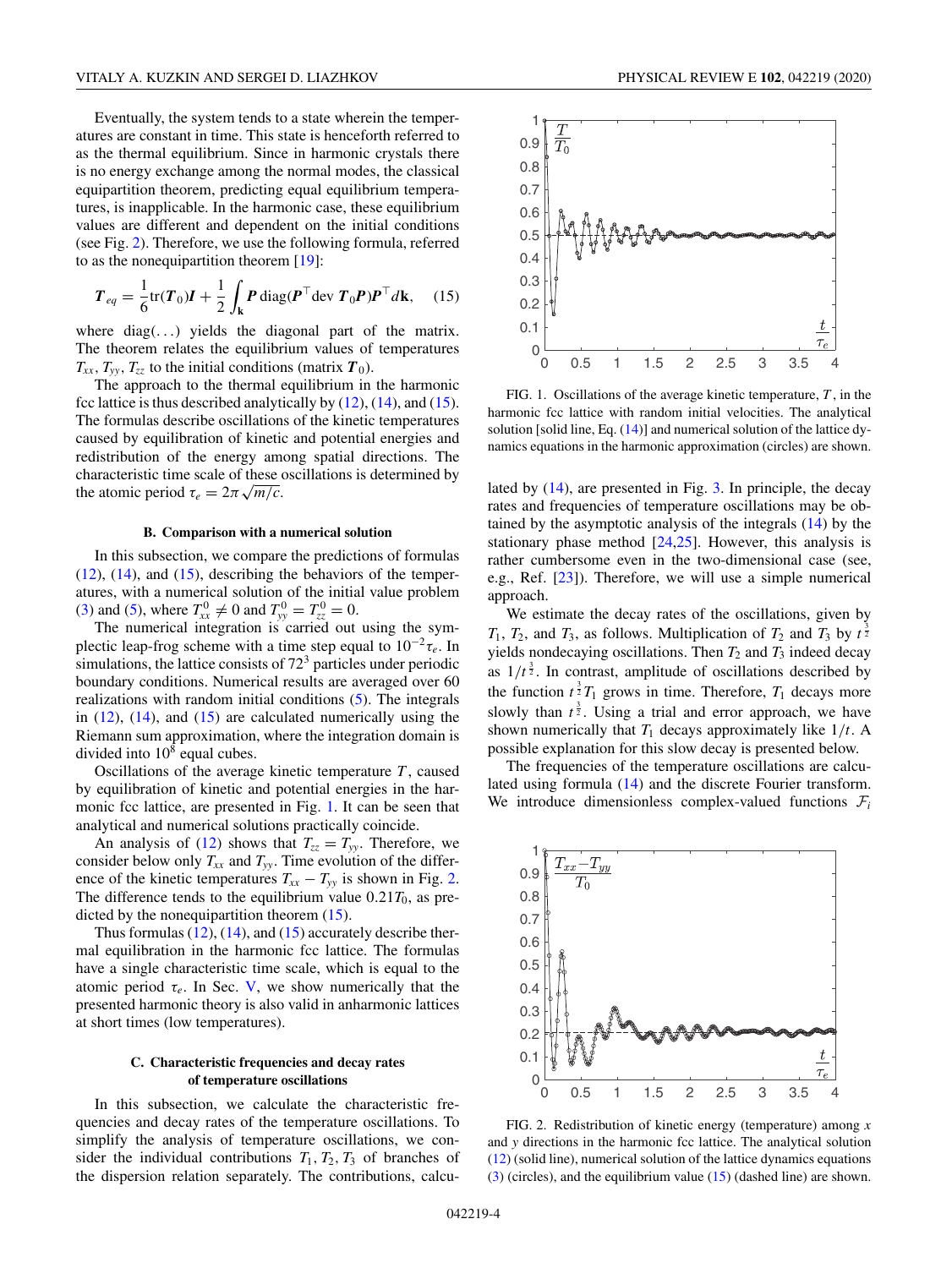<span id="page-4-0"></span>

FIG. 3. Contributions of the branches of the dispersion relation to oscillations of the average kinetic temperature. The quantities  $T_1$ (solid line),  $T_2$  (dashed line), and  $T_3$  (dash-dotted line), defined by formula [\(14\)](#page-2-0), are shown.

such that

$$
\mathcal{F}_1 = \Phi(T_1 \omega_e t / T_0), \quad \mathcal{F}_2 = \Phi\Big(T_2 \omega_e^{\frac{3}{2}} t^{\frac{3}{2}} / T_0\Big),
$$

$$
\mathcal{F}_3 = \Phi\Big(T_3 \omega_e^{\frac{3}{2}} t^{\frac{3}{2}} / T_0\Big), \quad \Phi(f(t)) = \sum_{j=0}^{N_t - 1} f(t_j) e^{-i\mathcal{W}(k)t_j},
$$

$$
\mathcal{W}(k) = 2\pi k / (N_t \Delta t), \quad t_j = j\Delta t. \tag{16}
$$

In our calculations,  $N_t = 500$  and  $\Delta t = 0.02\tau_e$ . The positions of the local maxima of  $|\mathcal{F}_j| = \sqrt{\text{Re}(\mathcal{F}_j)^2 + \text{Im}(\mathcal{F}_j)^2}$ determine the frequencies of the temperature oscillations. Functions  $|\mathcal{F}_i|$ , calculated using the analytical solution [\(14\)](#page-2-0), are shown in Fig. 4. It can be seen that the  $|\mathcal{F}_i|$  have local maxima at frequencies

$$
\mathcal{W}_1/\omega_e \approx 1.41 \pm 0.03, \quad \mathcal{W}_2/\omega_e \approx 1.99 \pm 0.03, \n\mathcal{W}_3/\omega_e \approx 2.44 \pm 0.03, \quad \mathcal{W}_4/\omega_e \approx 2.50 \pm 0.03, \n\mathcal{W}_5/\omega_e \approx 2.66 \pm 0.03, \quad \mathcal{W}_6/\omega_e \approx 2.82 \pm 0.03.
$$
\n(17)



FIG. 4. Functions  $|\mathcal{F}_i|$ , defined by (16)  $[|\mathcal{F}_1|]$  (solid line),  $|\mathcal{F}_2|$ (dashed line), and  $|\mathcal{F}_3|$  (dash-dotted line)].

Here  $W_1$ ,  $W_2$  are characteristic frequencies, corresponding to the contribution of the first branch,  $T_1$ ;  $W_1$ ,  $W_2$ ,  $W_3$ —of the second branch  $T_2$ ;  $W_4$ ,  $W_5$ ,  $W_6$  of the third branch  $T_3$ . Some of these frequencies coincide with maxima of the branches, specifically

$$
\mathcal{W}_2 \approx \max_{\mathbf{k}} \omega_1 = 2\omega_e, \quad \mathcal{W}_3 \approx \max_{\mathbf{k}} \omega_2 = \sqrt{6}\omega_e,
$$
  

$$
\mathcal{W}_6 \approx \max_{\mathbf{k}} \omega_3 = 2\sqrt{2}\omega_e.
$$
 (18)

From the stationary phase method [\[24\]](#page-7-0) it follows that the characteristic frequencies of the temperature oscillations may correspond to zeros of the group velocities. To check this statement, we calculate the frequencies, corresponding to  $\mathbf{v}_j^g = 0$ , using the definition

$$
\mathbf{v}_j^g = a \frac{d\omega_j}{d\mathbf{k}} = a \sum_{i=1}^3 v_{ji}^g \mathbf{n}_i, \quad v_{ji}^g = \frac{\partial \omega_j}{\partial \theta_i}.
$$
 (19)

Our calculations show that  $\mathbf{v}_1^g = 0$  for  $\omega_1 = \mathcal{W}_1$ ,  $\omega_1 = \mathcal{W}_2$ ,  $\mathbf{v}_2^g = 0$  for  $\omega_2 = \mathcal{W}_1$ ,  $\omega_2 = \mathcal{W}_2$ , and  $\mathbf{v}_3^g = 0$  for  $\omega_3 = \mathcal{W}_4$ ,  $\omega_3 = \mathcal{W}_5$ ,  $\omega_3 = \mathcal{W}_6$ . Then, all the frequencies (17), except for  $W_3$ , correspond to zero group velocities. For  $\omega_2 = W_3$  the group velocity  $\mathbf{v}_2^g$  is discontinuous.

Thus oscillations of the kinetic temperature *T* have six different characteristic frequencies (17). Five of these correspond to zero group velocities, while  $\mathcal{W}_3$  corresponds to a discontinuity in the group velocity. The oscillations decay more slowly than  $1/t^{\frac{3}{2}}$  (approximately like  $1/t$ ). This slow decay may be due to the fact that the dispersion relation has zero Hessian at  $\omega_1 = \mathcal{W}_2$ . However, since no general analytical results are available for this degenerate case [\[25\]](#page-8-0), more detailed analysis of the asymptotic behavior is required. This analysis is beyond the scope of the present paper.

## **V. THERMAL EQUILIBRATION IN A LENNARD-JONES CRYSTAL**

In this section, we investigate the influence of nonlinearity of interatomic interactions on equilibration of the kinetic temperatures  $T_{xx}$ ,  $T_{yy}$ . We show that, in the anharmonic case, approach to thermal equilibrium has a second time scale, depending on the initial temperature.

### **A. Numerical results**

We consider the fcc lattice with interparticle interactions described by the Lennard-Jones potential

$$
\Pi(r) = \varepsilon \left[ \left( \frac{a}{r} \right)^{12} - 2 \left( \frac{a}{r} \right)^6 \right],\tag{20}
$$

where  $\varepsilon$  is the bond energy and  $a$  is the equilibrium distance. The potential is smoothly truncated at  $a_{\text{cut}} = 1.4a$  using the spline function [\[36\]](#page-8-0). Therefore, at least at low temperatures, the interactions are limited to between the nearest neighbors (as in the harmonic model considered above).

Initially, particles have zero displacements and random velocities, directed along the *x* axis and uniformly distributed in the interval  $[-v_0; v_0]$  (in this case,  $T_{xx} \neq 0$ ,  $T_{yy} = T_{zz} = 0$ ). For small  $v_0$  (at low temperatures), the system is almost linear and it may be approximately described by the harmonic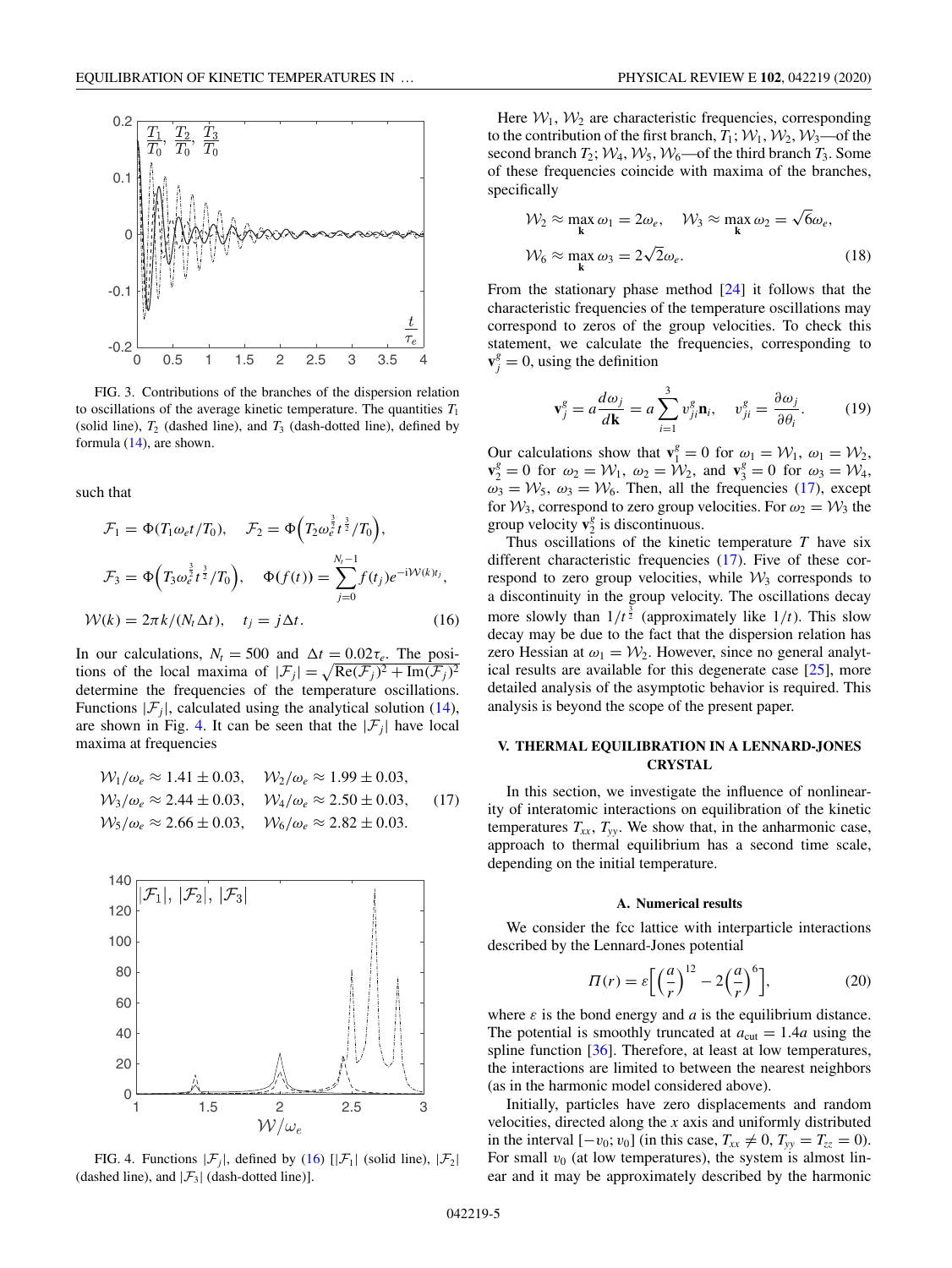<span id="page-5-0"></span>

FIG. 5. Equilibration of kinetic temperatures  $T_{xx}$ ,  $T_{yy} = T_{zz}$  in the Lennard-Jones crystal at short times. The analytical solution [\(12\)](#page-2-0) (solid line) and simulation results for  $v_0/v_d = 0.05$  (circles) and 0.25 (black points) are shown. The dashed line shows the equilibrium value, as predicted by the nonequipartition theorem [\(15\)](#page-3-0).

equations of motion  $(3)$ , where the stiffness of the spring is equal to  $c = \Pi''(0) = 72\varepsilon/a^2$ . To investigate the influence of anharmonic effects, we vary the amplitude  $v_0$  of the initial velocities, determining the initial temperature of the system

$$
\frac{k_{\rm B}T_0}{\varepsilon} = \frac{2}{3} \left( \frac{v_0}{v_d} \right)^2,\tag{21}
$$

where  $v_d = \sqrt{2\varepsilon/m}$  is the dissociation velocity, i.e., the velocity which is required for a particle to leave a potential well of depth  $\varepsilon$ . In simulations, the difference of temperatures  $T_{xx} - T_{yy}$  is calculated.

The simulation results for  $v_0/v_d = 0.05, 0.1, 0.25$  are presented in Figs. 5 and 6. Figure 5 shows that at short times the behavior of the temperatures is well described by the harmonic approximation [formula  $(12)$ ]. The difference of



FIG. 6. Equilibration of kinetic temperatures  $T_{xx}$ ,  $T_{yy} = T_{zz}$  in the Lennard-Jones crystal at large times. The analytical solution [\(12\)](#page-2-0) (solid line) and simulation results for  $v_0/v_d = 0.05$  (circles), 0.1 (asterisks), and 0.25 (black points) are shown. The dashed line shows the equilibrium value, as predicted by the nonequipartition theorem [\(15\)](#page-3-0).





FIG. 7. Temperature dependence of the anharmonic time scale  $\tau_a$  for  $v_0/v_d = 0.25, 0.5, 0.75, 1$ . Numerical results (circles), cubic approximation [formula [\(23\)](#page-6-0), solid line], and linear approximation (dashed line) are shown.

temperatures rapidly reaches the equilibrium value  $0.21T_0$ , predicted by the nonequipartition theorem [\(15\)](#page-3-0). At large times, the difference deviates from the equilibrium value and slowly tends to zero (see Fig. 6). The rate of this slow process depends on the initial temperature.

Thus the simulations show that in the anharmonic case the second characteristic time scale, depending on the initial temperature, is present.

## **B. Dimensional analysis**

We determine the anharmonic time scale of the approach to thermal equilibrium using numerical results and the dimensional analysis (see, e.g., Ref. [\[37\]](#page-8-0)). From this dimensional analysis it follows that the difference  $(T_{xx} - T_{yy})/T_0$  depends on three dimensionless parameters  $t/\tau_e$ ,  $k_B T_0/\varepsilon$ , and  $a_{\text{cut}}/a$ . In further analysis, we focus on the influence of the first two parameters, while fixed value for the dimensionless cutoff distance  $a_{\text{cut}}/a = 1.4$  is used. This value is chosen such that, at least at low temperatures, interactions are limited to between the nearest neighbors.

Simulation results suggest that at large times  $(t/\tau_e \gg 1)$ , the function  $(T_{xx} - T_{yy})/T_0$  can be approximated by

$$
T_{xx} - T_{yy} = T_0 \Psi(t/\tau_a), \quad \tau_a = \tau_e \varphi (k_B T_0/\varepsilon), \tag{22}
$$

where  $\tau_a$  is the anharmonic time scale, which is dependent on the initial temperature. According to the nonequipartition theorem,  $\Psi(0) \approx 0.21$ .

We seek an expression for  $\tau_e/\tau_a$  in the form of a series with respect to  $k_B T_0 / \varepsilon$ . The coefficients in the series are calculated by fitting to values of  $\tau_a$  obtained via numerical simulations. The calculation of  $\tau_a$  is based on the observation<sup>4</sup> that the integral of  $(T_{xx} - T_{yy})/T_0$  over time from time 0 to  $+\infty$  is proportional to  $\tau_a$ . The resulting dependence of  $\tau_a$  on the initial temperature is shown in Fig. 7. The numerical results

<sup>&</sup>lt;sup>4</sup>Linear dependence of the integral on  $\tau_a$  follows from formula (22).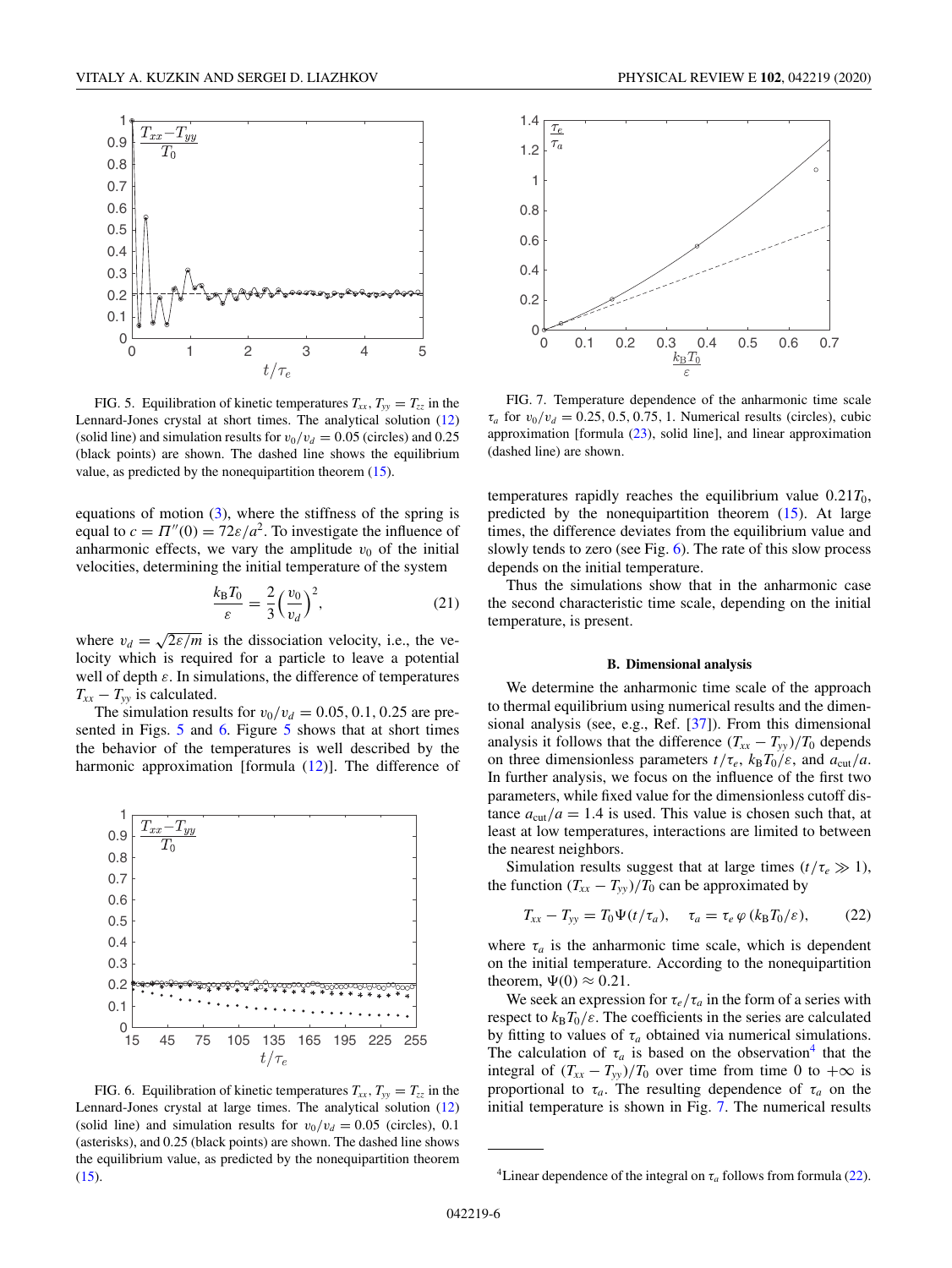<span id="page-6-0"></span>

FIG. 8. Equilibration of kinetic temperatures in the Lennard-Jones crystal at different temperatures  $T_0$  [ $v_0/v_d = 0.25$  (black circles),  $v_0/v_d = 0.5$  (blue crosses),  $v_0/v_d = 0.75$  (dark green asterisks), and  $v_0/v_d = 1$  (red circles)]. The dashed line shows the equilibrium value, as predicted by the harmonic approximation [\(15\)](#page-3-0).

are fitted to a cubic polynomial

$$
\frac{\tau_e}{\tau_a} \approx \frac{k_\text{B} T_0}{\varepsilon} + 1.496 \left(\frac{k_\text{B} T_0}{\varepsilon}\right)^2 - 0.469 \left(\frac{k_\text{B} T_0}{\varepsilon}\right)^3. \tag{23}
$$

It can be seen that at low temperatures ( $k_B T_0 < 0.05\varepsilon$ ) the anharmonic time scale is approximately inversely proportional to the initial temperature.

To find the function  $\Psi$ , we plot  $T_{xx} - T_{yy}$  against the dimensionless time  $t/\tau_a$  for different values of  $T_0$  (see Fig. 8). Here,  $\tau_a$  is calculated by formula (23). Figure 8 shows that the simulation results for  $v_0/v_d = 0.25, 0.5, 0.75$  practically coincide. Therefore, the assumption of the existence of the universal curve [\(22\)](#page-5-0), describing equilibration at different temperatures, is satisfied, at least approximately. For  $v_0/v_d = 1$ , numerical results deviate from the universal curve. This deviation may be caused by the influence of the dimensionless cutoff distance  $a_{\text{cut}}/a$ . As expected, this parameter, neglected in formula [\(22\)](#page-5-0), becomes important at high temperatures.

To investigate the behavior of the function  $\Psi$  at  $t/\tau_a \gg 1$ , we plot the time dependence of  $\ln \Psi$  (see Fig. 9). The figure shows that at large times  $\Psi$  decays exponentially and it may be approximated by

$$
\Psi \approx A \, e^{-Bt/\tau_a}.\tag{24}
$$

The parameters *A*, *B* in formula (24) are estimated using the data points in Fig. 9 for  $t/\tau_a > 45$ . These calculations yield  $A = 0.044 \pm 0.004$  and  $B = 0.046 \pm 0.005$ .

Thus, in the anharmonic case, the second time scale,  $\tau_a$ , is present. This time scale significantly depends on the initial temperature [see formula  $(23)$ ]. Equilibration at different temperatures is approximately described by the function  $\Psi$ , which depends only on the dimensionless time *t*/τ*<sup>a</sup>* [see formula [\(22\)](#page-5-0) and Fig. 8].



FIG. 9. Equilibration of kinetic temperatures in the Lennard-Jones crystal at different  $T_0$  [ $v_0/v_d = 0.25$  (black circles),  $v_0/v_d =$ 0.5 (blue crosses), and  $v_0/v_d = 0.75$  (dark green asterisks)]. The dashed lines correspond to linear approximations at large times.

### **VI. CONCLUSIONS**

We have shown that the equilibration of kinetic temperatures, corresponding to three spatial directions in the anharmonic fcc lattice, has two distinct time scales.

The first time scale is the period of atomic vibrations  $\tau_e$ . At times of the order of several atomic periods, the approach to equilibrium is accompanied by decaying high frequency oscillations of the temperatures. The oscillations are caused by the redistribution of energy among kinetic and potential forms and among degrees of freedom. These physical processes are described analytically using the harmonic approximation [formula  $(12)$ ].

It has been shown that oscillations of the average kinetic temperature have six distinct characteristic frequencies [\(17\)](#page-4-0). Five of these frequencies are such that corresponding group velocities are equal to zero. The remaining frequency corresponds to a discontinuity in the group velocity. It has been shown that, quite unexpectedly, the temperature oscillations decay in time like  $1/t$  rather than  $1/t^{\frac{3}{2}}$ . We suspect that this slow decay may be caused by the Hessian of the dispersion relation being equal to zero at some points. However, additional analysis is required in order to describe the asymptotic behavior of the temperature rigorously.

The second time scale,  $\tau_a$ , which is present in the anharmonic case only, depends on the initial temperature  $T_0$ . The temperature dependence of the time scale was obtained using molecular dynamics simulations. In particular, it was shown that at low temperatures,  $\tau_a$  is approximately inversely proportional to  $T_0$ . At the time scale  $\tau_a$ , the difference of the kinetic temperatures deviates from the equilibrium value, predicted by the harmonic approximation, and monotonically tends to zero. It was shown that this process is approximately described by a function, which depends only on the dimensionless time  $t/\tau_a$  [see formula [\(22\)](#page-5-0)]. In other words, equilibration at different temperatures differs only by a time scaling.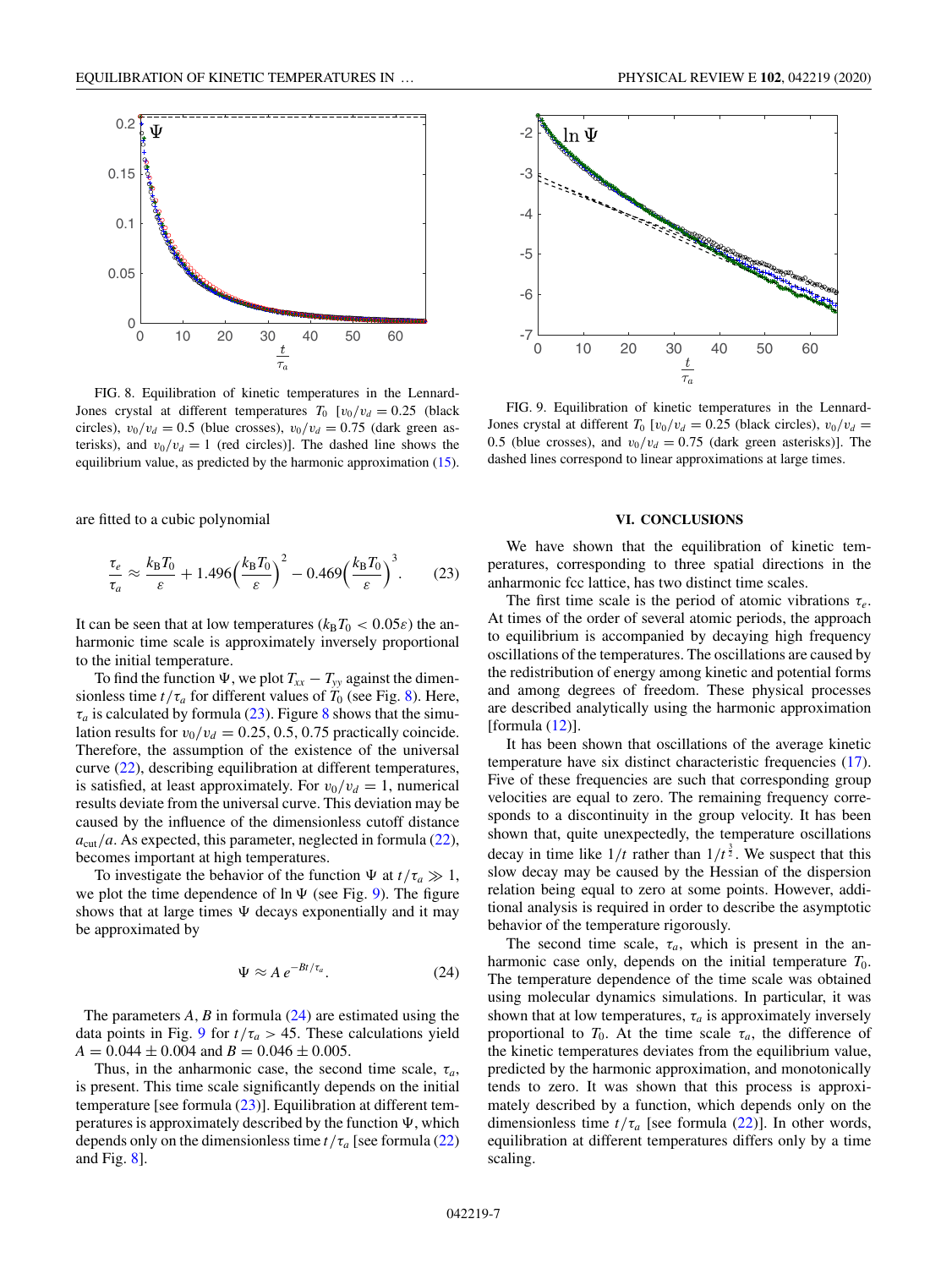<span id="page-7-0"></span>The presented analytical results are exact in the case of a spatially uniform distribution of kinetic temperatures. In the case of a nonuniform temperature profile, heat transport should be considered in addition to the transient processes described above. In the harmonic case, relaxation is much faster than heat transport (see, e.g., Ref. [18]). Moreover, relaxation at different spatial points of a harmonic crystal with a nonuniform temperature profile is nearly independent [13,18]. Therefore, in the harmonic case these processes may be considered separately. Our results suggest that, in the weakly anharmonic case, the characteristic time scales of relaxation and heat transfer may be of the same order. Therefore, there may be some mutual influence between these processes. Investigation of this important issue is a subject for future work.

Our results may serve in the development of multicomponent continuum models (see, e.g., Refs. [1,2,8[,38,39\]](#page-8-0)). In these models, each component has it own temperature. The behavior of these temperatures is governed by a coupled system of heat transfer equations, where the coupling is caused by energy exchange among the components. Formulas [\(22\)](#page-5-0)

- [1] J. Casas-Vazquez and D. Jou, Temperature in non-equilibrium [states: A review of open problems and current proposals,](https://doi.org/10.1088/0034-4885/66/11/R03) Rep. Prog. Phys. **66**, 1937 (2003).
- [2] N. A. Inogamov, Yu. V. Petrov, V. V. Zhakhovsky, V. A. Khokhlov, B. J. Demaske, S. I. Ashitkov, K. V. Khishchenko, K. P. Migdal, M. B. Agranat, S. I. Anisimov, V. E. Fortov, and I. I. Oleynik, Two-temperature Thermodynamic and Kinetic Properties of Transition Metals Irradiated by Femtosecond Lasers, AIP Conf. Proc. No. 1464 (AIP, Melville, NY, 2012), p. 593.
- [3] D. der Linde, K. Sokolowski-Tinten, and J. Bialkowski, Laser[solid interaction in the femtosecond time regime,](https://doi.org/10.1016/S0169-4332(96)00611-3) App. Surf. Sci. **109**, 1 (1997).
- [4] B. L. Holian, W. G. Hoover, B. Moran, and G. K. Straub, Shock-wave structure via nonequilibrium molecular dynamics [and Navier-Stokes continuum mechanics,](https://doi.org/10.1103/PhysRevA.22.2798) Phys. Rev. A **22**, 2798 (1980).
- [5] O. Kum, W. G. Hoover, and C. G. Hoover, Temperature maxima [in stable two-dimensional shock waves,](https://doi.org/10.1103/PhysRevE.56.462) Phys. Rev. E **56**, 462 (1997).
- [6] W. G. Hoover and C. G. Hoover, Tensor temperature and shock[wave stability in a strong two-dimensional shock wave,](https://doi.org/10.1103/PhysRevE.80.011128) Phys. Rev. E **80**, 011128 (2009).
- [7] W. G. Hoover, C. G. Hoover, and K. P. Travis, Shock-wave [Compression and Joule-Thomson Expansion,](https://doi.org/10.1103/PhysRevLett.112.144504) Phys. Rev. Lett. **112**, 144504 (2014).
- [8] F. J. Uribe, R. M. Velasco, and L. S. Garcia-Colin, Two kinetic [temperature description for shock waves,](https://doi.org/10.1103/PhysRevE.58.3209) Phys. Rev. E **58**, 3209 (1998).
- [9] S. I. Anisimov, V. V. Zhakhovskii, and V. E. Fortov, Shock wave structure in simple liquids, JETP Lett. **65**[, 755 \(1997\).](https://doi.org/10.1134/1.567422)
- [10] V. V. Zhakhovskii, K. Nishihara, and S. I. Anisimov, Shock wave structure in dense gases, JETP Lett. **66**[, 99 \(1997\).](https://doi.org/10.1134/1.567510)
- [11] S. Schlamp and B. C. Hathorn, Higher moments of the velocity [distribution function in dense-gas shocks,](https://doi.org/10.1016/j.jcp.2006.09.020) J. Comput. Phys. **223**, 305 (2007).

and  $(23)$  can be used in the proper formulation of constitutive relations, describing the coupling. In particular, formula [\(23\)](#page-6-0) shows how the rate of thermal equilibration depends on temperature. This dependence may be incorporated into the constitutive relations.

Finally, the presented results can be used for the estimation of the range of applicability of the harmonic theory of thermal equilibration [15–22]. We have shown that the theory is applicable at times less than the anharmonic time scale  $\tau_a$ . For a given initial temperature of the system,  $\tau_a$  is calculated by formula [\(23\)](#page-6-0).

#### **ACKNOWLEDGMENTS**

The work of V.A.K. was supported by the Russian Foundation for Basic Research, Grant No. 19-01-00633. The work of S.D.L. was supported by the Russian Foundation for Basic Research, Grant No. 20-37-70058. We are deeply grateful to W. G. Hoover and A. M. Krivtsov for useful discussions and to O. Bain for proofreading of the manuscript. The valuable comments of the reviewers are highly appreciated.

- [12] V. Kannan, A. Dhar, and J. L. Lebowitz, Nonequilibrium stationary state of a harmonic crystal with alternating masses, Phys. Rev. E **85**[, 041118 \(2012\).](https://doi.org/10.1103/PhysRevE.85.041118)
- [13] V. A. Kuzkin, Unsteady ballistic heat transport in har[monic crystals with polyatomic unit cell,](https://doi.org/10.1007/s00161-019-00802-1) Continuum Mech. Thermodyn. **31**, 1573 (2019).
- [14] G. Klein and I. Prigogine, Sur la mecanique statistique des phenomenes irreversibles III., Physica **19**[, 1053 \(1953\).](https://doi.org/10.1016/S0031-8914(53)80120-5)
- [15] A. M. Krivtsov, Energy oscillations in a one-dimensional crystal, Dokl. Phys. **59**[, 427 \(2014\).](https://doi.org/10.1134/S1028335814090080)
- [16] M. B. Babenkov, A. M. Krivtsov, and D. V. Tsvetkov, Energy oscillations in a one-dimensional harmonic crystal on an elastic substrate, [Phys. Mesomech.](https://doi.org/10.1134/S1029959916030061) **19**, 282 (2016).
- [17] V. A. Kuzkin and A. M. Krivtsov, An analytical description of [transient thermal processes in harmonic crystals,](https://doi.org/10.1134/S1063783417050201) Phys. Solid State **59**, 1051 (2017).
- [18] V. A. Kuzkin and A. M. Krivtsov, Fast and slow thermal pro[cesses in harmonic scalar lattices,](https://doi.org/10.1088/1361-648X/aa98eb) J. Phys.: Condens. Matter **29**, 505401 (2017).
- [19] V. A. Kuzkin, Thermal equilibration in infinite harmonic crystals, [Continuum Mech. Thermodyn.](https://doi.org/10.1007/s00161-019-00758-2) **31**, 1401 (2019).
- [20] S. N. Gavrilov and A. M. Krivtsov, Thermal equilibration in a [one-dimensional damped harmonic crystal,](https://doi.org/10.1103/PhysRevE.100.022117) Phys. Rev. E **100**, 022117 (2019).
- [21] A. S. Murachev, A. M. Krivtsov, and D. V. Tsvetkov, Thermal [echo in a one-dimensional harmonic crystal,](https://doi.org/10.1088/1361-648X/aaf3c6) J. Phys.: Condens. Matter **31** (2019).
- [22] I. E. Berinskii and V. A. Kuzkin, Equilibration of energies in [a two-dimensional harmonic graphene lattice,](https://doi.org/10.1098/rsta.2019.0114) Philos. Trans. R. Soc. A **378**, 20190114 (2019).
- [23] V. A. Tsaplin and V. A. Kuzkin, Temperature oscillations in [harmonic triangular lattice with random initial velocities,](https://doi.org/10.22226/2410-3535-2018-1-16-20) Lett. Mater. **8**, 16 (2018).
- [24] M. V. Fedoryuk, The stationary phase method and pseudodifferential operators, [Russian Math. Surv.](https://doi.org/10.1070/RM1971v026n01ABEH003813) **26**, 65 (1971) (in Russian).